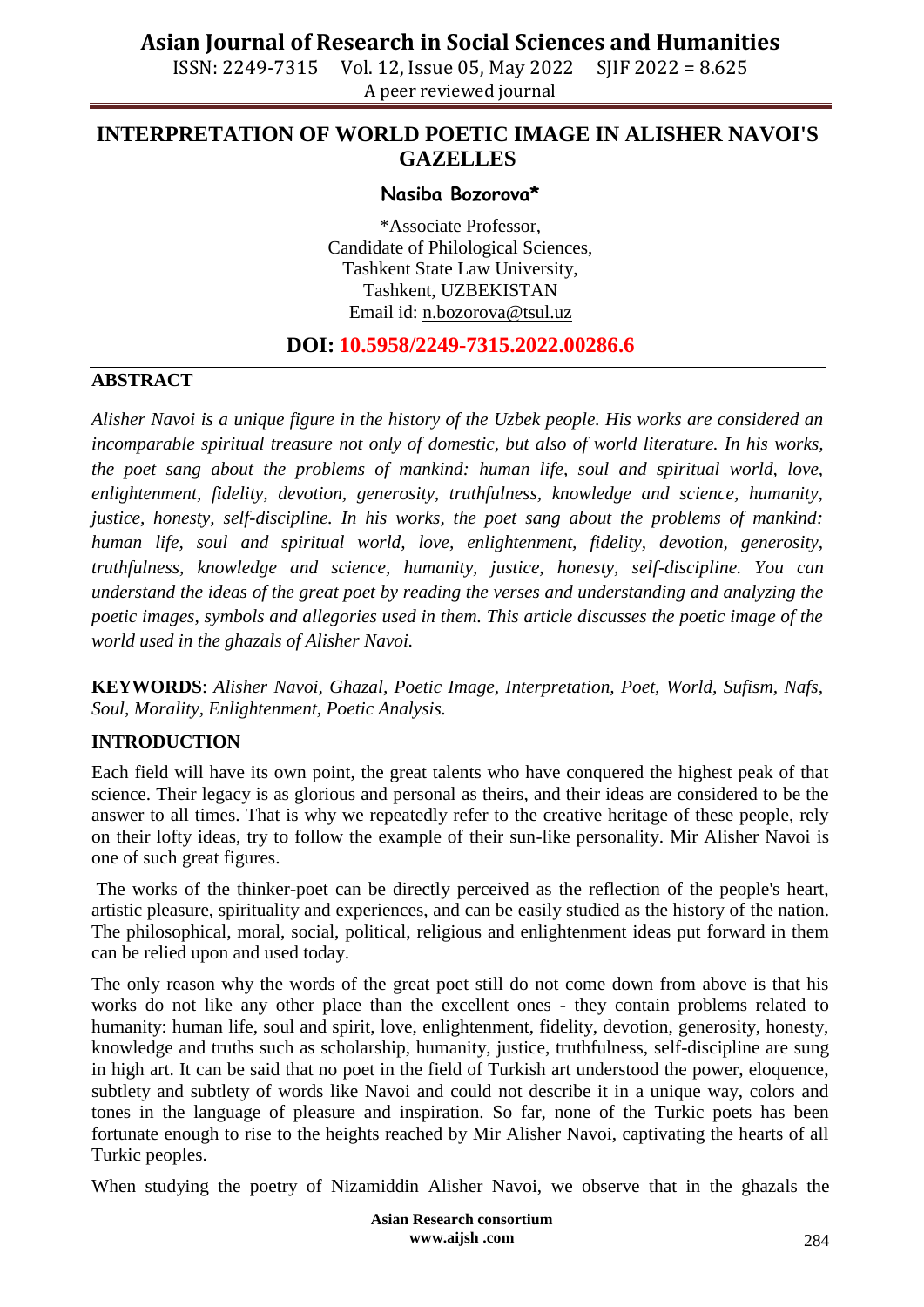ISSN: 2249-7315 Vol. 12, Issue 05, May 2022 SJIF 2022 = 8.625 A peer reviewed journal

enlightened, philosophical, religious and moral views of the great poet are skillfully expressed through various artistic images and images. One such image is the poetic image of the world

No word can serve as a poetic image. Only a word that can carry a "burden" of its own nature and weight is chosen for imagery. The world is a word that can rise to the level of a poetic image. He is one of the traditional characters used in poetry as "many and many". Based on this image, the poets had a deep discussion about the essence of life, the philosophy of life. According to them, the world plays a decisive role in a person's happiness or misfortune, humiliation or muteness, happiness or misery. Depending on the world, human life is valued in two different ways. In fact, the world alone is capable of neither good nor evil. It is up to you to decide which of the two opposing events it will take. According to Sufis, the mind is a being between the nafs and the soul. Attitudes toward the world change the state of mind. When the heart is full of worldly love, it turns to the darkness of lust, and when it leaves the world, it turns to the beauties of the soul. In other words, if the world that has attained the kingdom of the heart attracts man to the swamp of lust by practicing such tricks as deceit, hypocrisy, and hypocrisy, the world that has not ruled the heart will lead to virtues under the influence of the spirit. Therefore, man should not surrender to the world, but surrender it to himself, thereby enjoying the generosity of heart and soul. In our classical poetry, especially in the poems of Alisher Navoi, there is a lot of reflection on this issue, the study of which gives a person a special pleasure.

If we pay attention to the works of Alisher Navoi, especially his poetry, we can see that they used the image of the world in different senses. In the poems of the poet, the qualities and characteristics of the world are revealed through various artistic forms. For example, if we pay attention to this verse of the great poet:

Эй Навоий, эр эсанг дунё арусин қил талоқ,

Бир йўли бўлма забун бу золи маккор оллида [1.123].

Men, who by nature have power and authority, are left with only one situation - in the face of female deceit. This is a fact that history testifies to. In this verse, Alisher Navoi evaluates the world on the basis of these views. According to the poet, the world is a cunning old woman. Only a man who can protect himself from his deceptions and deceptions is a true human being. So, what does the poet mean when he says, "Divorce the world?" It's a matter of the heart. "Divorce" is a sign that the heart is leaving the world and its worries. Because only a person who deprives others of the truth of his heart will never be humiliated in front of anyone. He is supported by the grace that comes from the state of abandonment and destroys all his weaknesses.

When Alisher Navoi talks about the world, first of all, he focuses on the heart. Through his attitude to the world, he expresses his views on man and humanity, perfection. For example, in one of the poems of the great poet:

Қўйма кўнгулни даҳрнинг эски работиға,

Сойирға чун маҳалли иқомат эмас работ, –

he writes. According to the poet, the heart is a sage, a traveler. The world is a rabot, a caravanserai. Just as a caravanserai is a temporary destination for the traveler, so the world cannot be a permanent place of residence for the soul. In this way, the great poet teaches the reader that man enjoys the beauties of the world, but does not become attached to it and forget the true essence. The heart in the byte can also be understood in the spiritual sense. The soul is a particle separated from the original. The body, on the other hand, is like a rabota in which the soul temporarily settles. Therefore, it is permissible not to subjugate the soul to the body, but to direct it to its original state.

The world is the source of the power of lust. Lust increases on the basis of attachment to the

**Asian Research consortium www.aijsh .com**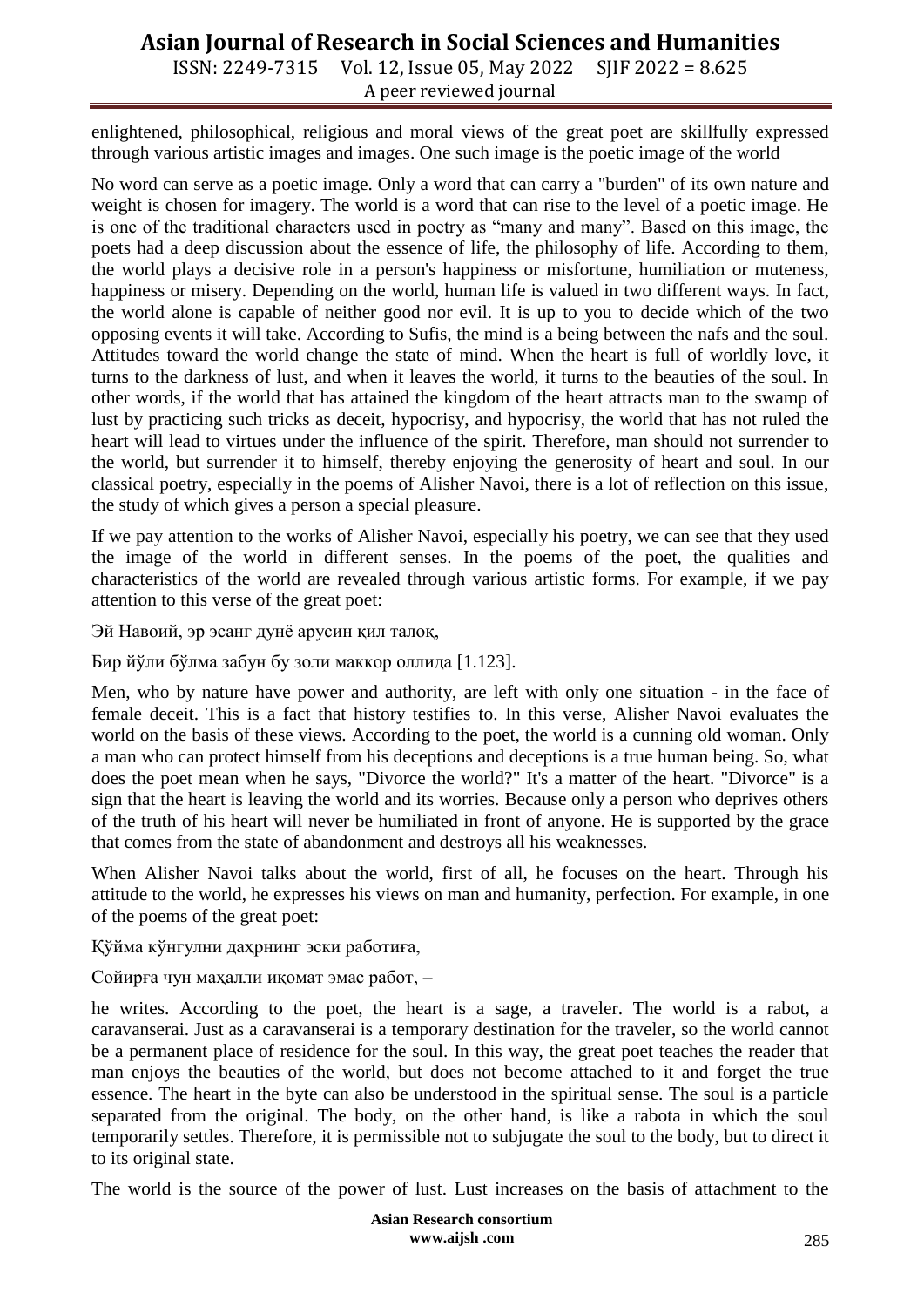ISSN: 2249-7315 Vol. 12, Issue 05, May 2022 SJIF 2022 = 8.625 A peer reviewed journal

world, and as a result becomes uncontrollable. Alisher Navoi has different interpretations of lust and worldly relations. The poet sometimes says that the nafs and the world support each other, and sometimes calls for the protection of the nafs from the world. In the poems, sometimes nafs is the world, and the world is used in the sense of nafs, sometimes nafs is interpreted as a child in need of upbringing, and charkh (universe) is interpreted as a teacher of etiquette. According to the poet, lust has stepped on the threshold of the world to recover from hardships. Various afflictions and evils come to him from the world:

Нафс қуттоъ ут-тариқи манзилидур бу работ,

Нақди дин ҳифзиға қил ўткунча андин эҳтиёт [1:244].

It is well known that lust is used in a very broad sense. In addition to meanings such as body, body, inclination, inclination [2: 254], it also means meanings such as identity, spirit, soul, essence [3: 165]. In mysticism, the types and levels of nafs are explained in great detail. According to them, lust cannot be given only bad qualities. In this verse, the poet is not concerned with the nafs ammora, which causes evils, but with the nafs, which manifests the qualities of the soul. After all, according to mystical treatises, when the mind is cleansed of worldly events, it is filled with spiritual peace and is directed towards the soul. The nafs, on the other hand, in this case leaves its stagnation and turns to the heart, and gradually acquires the qualities of the soul [4: 389]. In this verse, the great poet refers to the nafs, which expresses the very nature of the soul. If the world is a place of pirates, how can the nafs (soul) pass through this path safely? There is a way to do this, and the nafs must follow the command of the Almighty and the instructions of our Prophet (saas). Only then can the nafs pass through this place safely.

As the Sufis acknowledge, the nafs is the lowest layer of the body. Above him are the ranks of heart, soul, and mystery. Below the nafs, there are "four elements" called tabs [5: 511]. If the nafs remains in place, it will be deprived of the light of knowledge and enlightenment, will remain in ignorance, and will produce all the ugly vices. It is this nafs nafs ammora that leads man to evil and sinful deeds. In this regard, the verse "The soul enjoins evil" (Yusuf, 53) is revealed in the Qur'an.

In many of his poems, Alisher Navoi expressed a very sharp opinion about lust. For example, when the poet says, "Everyone is free from the dog of lust,""The lust for lust is lust in my heart,""You are the enemy of lust, do what you can," or "You want to destroy your lust," he refers to the lust that causes these evils. According to the poet, this lust is the greatest enemy of man. It is extremely difficult to know and get to know him. He can even lead a person to blasphemy by being as arrogant as the devil.

Малак жисмига шайтон кибридекдур буки, ақл ўзин,

Қилиб маъмури амр истар аморат нафси аммора.

Although Alisher Navoi does not use the word nafs directly in some of his poems, it seems that they are talking about nafs. This can be learned from the general content of the ghazal or from the essence of the images, words and phrases used in it. For example, in one of the poet's poems:

Эй кўнгул, куйдур тамаъ тухмин, таманно мазраин,

Бу экин невчунки ҳаргиз айламас доно писанд,

he wrote. In fact, a wise person does not look at the "crop" that grows from the seeds of tama and tamanno. That's why he doesn't like "tama tuxmin, tamanno mazrain". Through the words tama and tamanno in the verse, the poet was referring to lust. Because it is well known that the lowest actions and actions in human nature come from the nafs. Or:

Бадан аносирининг чоргоҳин эт хориж,

**Asian Research consortium www.aijsh .com**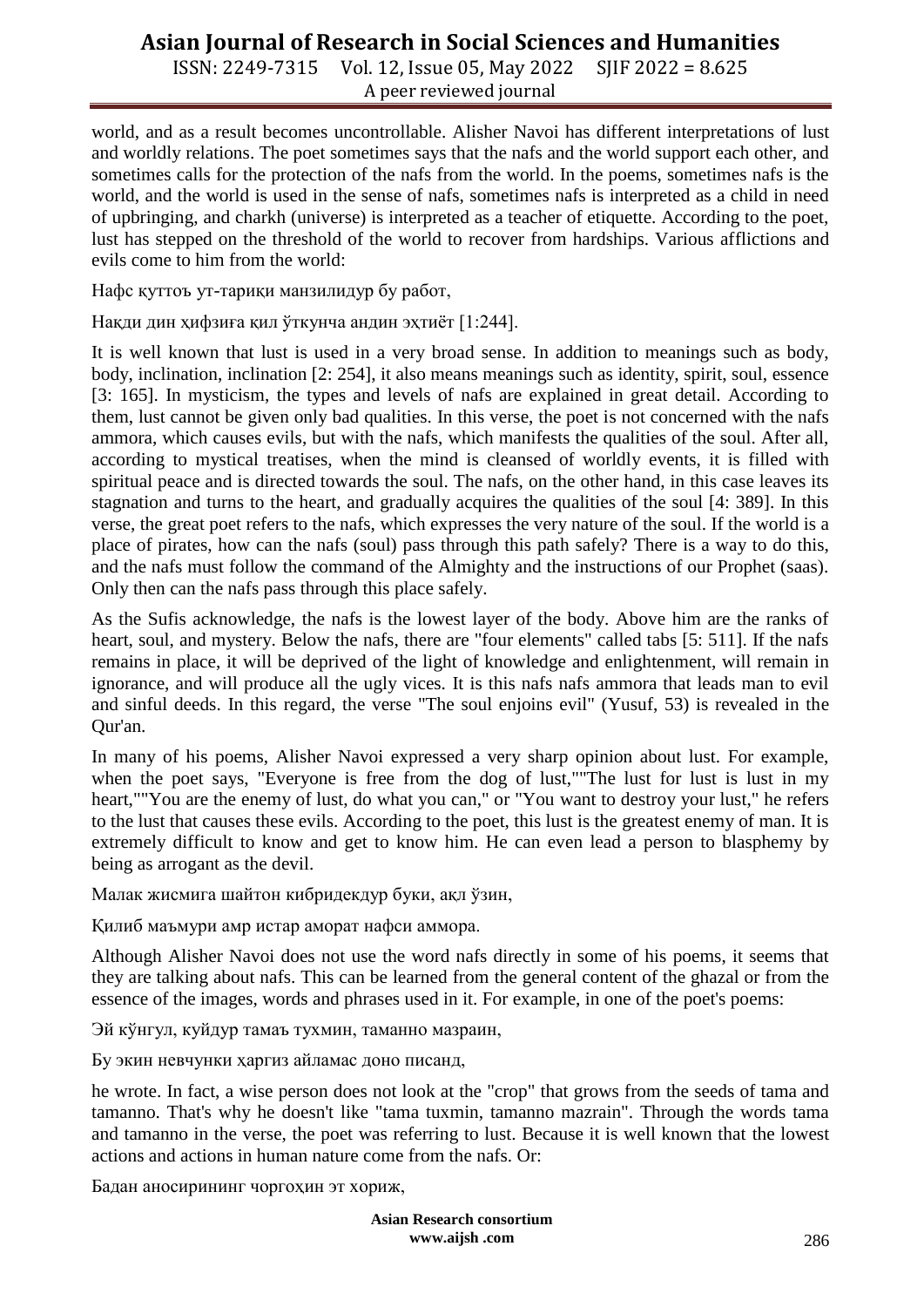ISSN: 2249-7315 Vol. 12, Issue 05, May 2022 SJIF 2022 = 8.625 A peer reviewed journal

Навоиё, десанг айлай фалак сари оҳанг,-

the poet again urges to get rid of the melodies of lust and enjoy the tones of the soul. The nafs is realized on the basis of the demands and desires of the body. When Alisher Navoi said, "The flesh of the body is foreign," he was trying to get rid of the qualities that come from the four elements that make up the human body (earth, water, air, and fire). Indeed, as it is written in Awarif ul-Maarif, some of the qualities in the nafs arose in connection with the creation of man from dust. Weakness in man may come from the soil, greed from the sticky mud, lust from the boiled mud, ignorance from the dry mud [4: 583]. So, the desires of the body are the desires of the flesh. When these desires exceed the norm, the balance of the mind is disturbed. The boundlessness of desires and aspirations takes the heart away from its essence and turns it into a captive of lust.

Эй Навоий, ғайр нақшидин орит кўнглунгниким,

Файз мумкин эрмас ўзни қобил этмасдан бурун,-

he writes that one should keep one's heart pure without bowing to the demands of one's desires [6: 76].

In another poem, the poet reveals that the pursuit of the wealth of the time, the greed for luxury and adornment - all these are the desires of the "dog of lust" and urges the reader:

Беша шерин гар забун қилсанг шижоатдин эмас,

Нафс итин қилсанг забун оламда йўқ сендин шужоъ, –

he urges the lust to subdue. It is not easy to control the nafs, to make it weak. As the great poet said, defeating a lion in the forest is easier than defeating lust. Therefore, only a person who has overcome his desires can be called a real man, or more precisely, a real person. The life and lifestyle of such a person are absolutely unique and in keeping with the dignity of humanity. As his heart is cleansed of the dust of lust, he strives for spiritual heights, spiritual expanses. He enjoys life, he enjoys the joy of living. In this regard, Shahobiddin Umar Suhrawardi writes in his book "Avorif ul-maarif": As a result, he begins to rise to the status of a victim, depending on the Truth. Then the soul, too, separates from its stabilizing state and turns to the soul, accepting the commands and signals that come from it. In addition to their own qualities, they achieve other higher qualities. It is called a mystery because it is difficult to understand this quality, which is purer and more honorable than the heart "[4: 584]. In view of this fact, the great poet in the last praise of this ghazal dwells on the mystery and proves that the mystery is related to the heart, that the tongue cannot be mahram to it, with the Arabic phrase "all mysteries are spread between two teeth":

*Эй Навоий, тенгри асрориға тил маҳрам эмас,*

#### *Чок кўнглунг ичра тутким "жоваз-ал-иснайни шоъ".*

According to the poet, mystery is not just something that is kept secret from everyone, but it is a light, a grace, which is pleasing to the heart by the Truth [7.8. 9]. No heart can be found for him. When a person renounces his desires, knows the hardships of this path as a blessing, destroys himself and his self, and forgets other than the Truth, his heart becomes a place of mysteries that will turn away from the freedom and liberty of the soul.

In short, the works of the great thinker Alisher Navoi, especially in his poetry, skillfully depict the truths that are the basis of human spiritual life. The enlightenment teachings of the poet through a single poetic image of the world encourage the reader to look at his own origin for a moment, to observe his own truth. They teach man the secrets of protecting himself from the boxes of lust and flying to spiritual expanses. It can be said that Alisher Navoi's ghazals, which are a unique